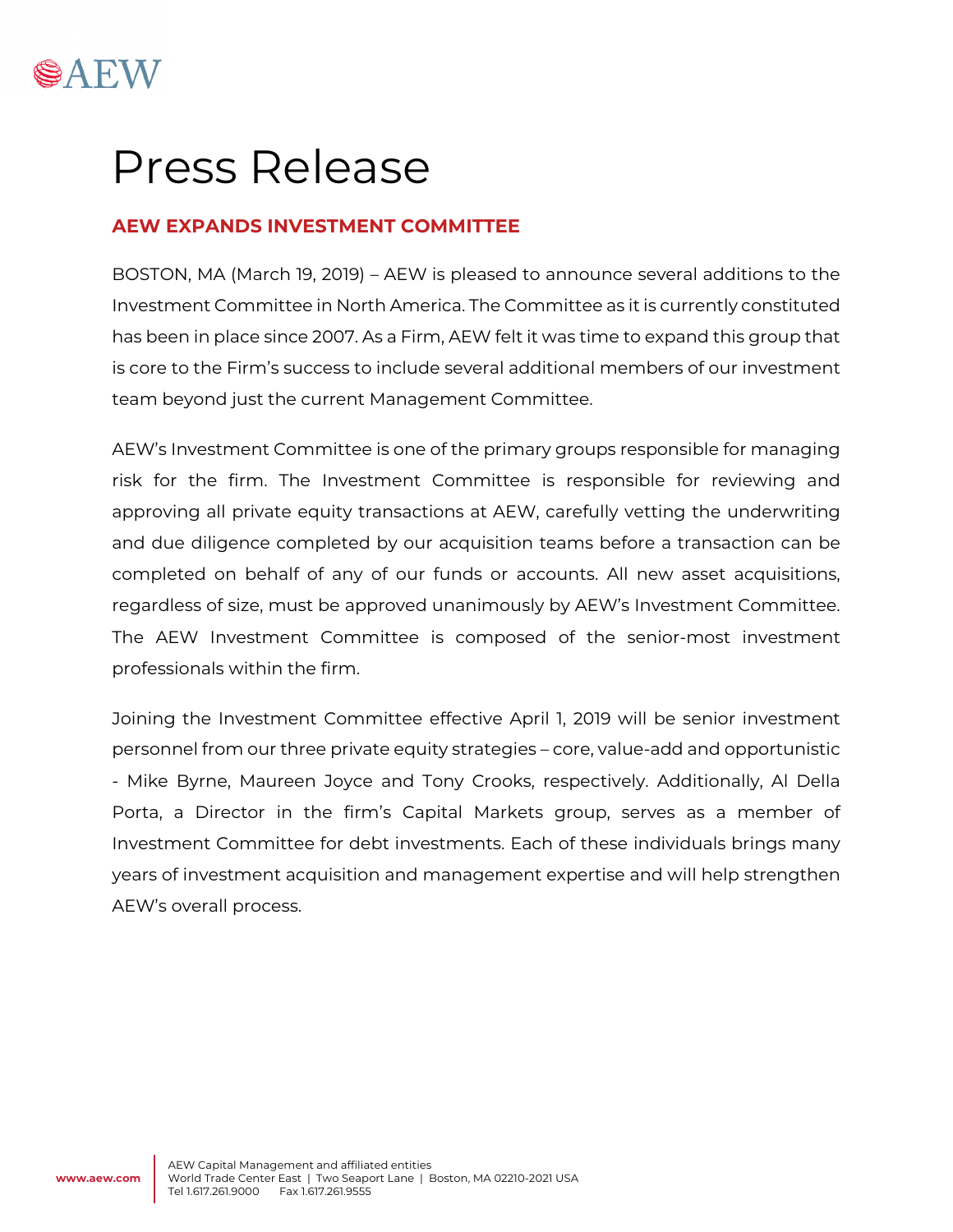### **2019 ADDITIONS TO INVESTMENT COMMITTEE**





## **DEBT INVESTMENT COMMITTEE ADDITION**